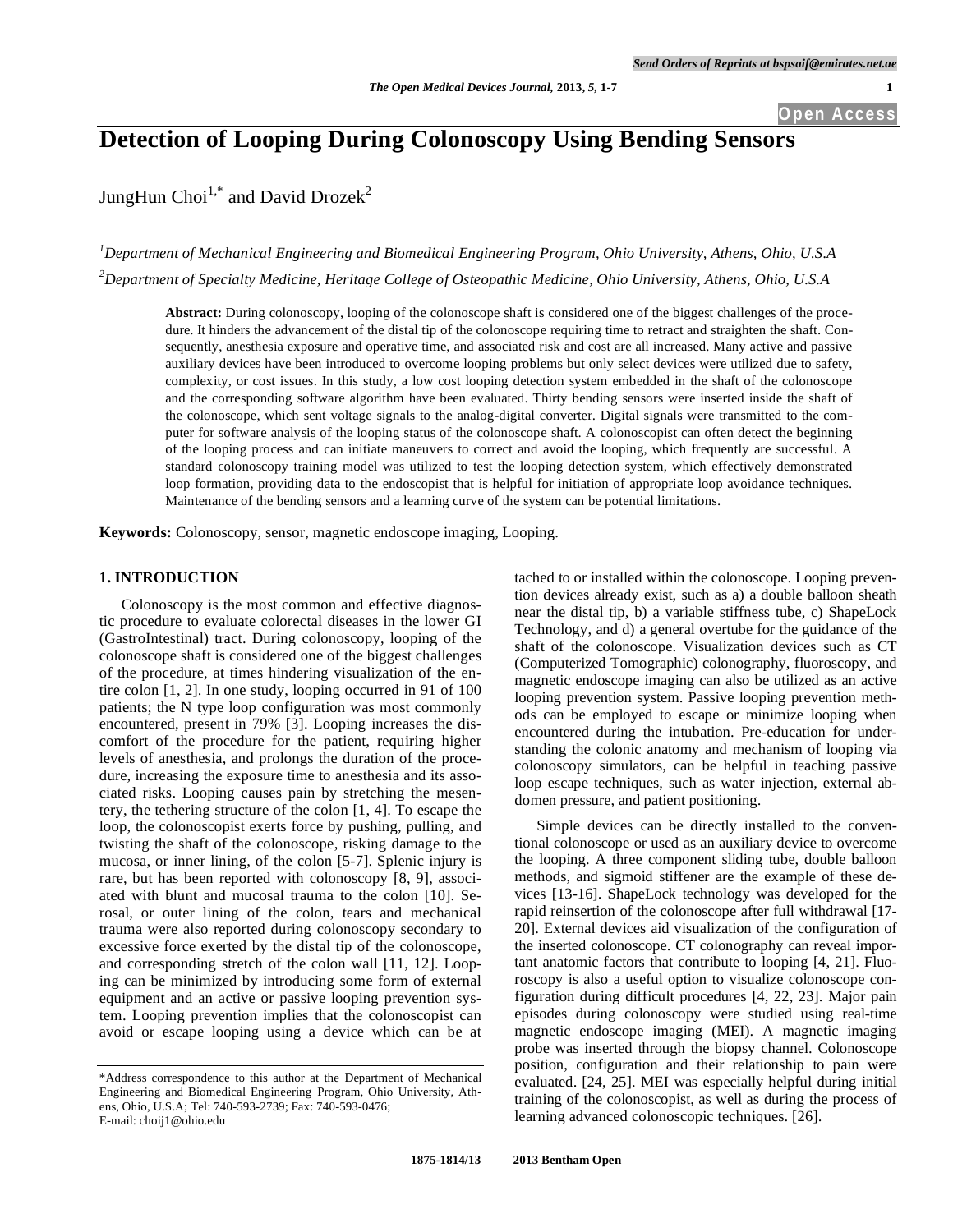

**Fig. (1).** Example of four bending sensors attached to both sides of the substrate. The excitation voltage is supplied to the bending sensors, and each output signal is connected to the buffer circuit.



**Fig. (2).** Serial connection of 15 bending sensors on both sides of a substrate in the shaft of the colonoscope.

A water intubation technique, which instilled water in the first curve of the sigmoid colon during difficult left-side colonoscopies, proved to be safe, decreasing intubation time, regardless of the loop shape (alpha or N) [27]. Patient selfadministered external abdominal pressure was compared with assistant-administered external abdominal pressure to increase the cecal intubation and minimize the loop formation. There was no difference between the two methods. The most commonly helpful location of pressure application was the left lower quadrant of the abdomen [28]. Some intubation techniques were developed to reduce looping occurring during sedation for colonoscopy. Factors increasing the technical difficulty of colonoscopy included: low body mass index, poor bowel preparation, prior abdominal surgical, patient pain, and the diagnosis of irritable bowel syndrome. The prone 12 o'clock patient position and the conventional 6 o'clock left lateral position were compared to determine which was most advantageous. The prone position showed superior results for ileal intubation. [29-31]. To improve the performance in an endoscopy unit, the quality of colonoscopy was assessed. In five hundred procedures cecal intubation rate, bowel preparation, colonoscopy procedures, neoplasia presence, morbidity, and patient satisfaction were analyzed. Deficiencies were identified, leading to quality improvement in the unit. [32]. The colonoscopy learning curve and factors associated with development of competency and proficiency were evaluated. Level of experience, rate of successful completion of the procedure, and cecal intubation time were recorded. The findings of the study implied that two hundred procedures are required to reach a stable point on the learning curve [33].

Various colonoscopy simulators have been utilized to achieve competency and proficiency, decreasing the learning curve more safely and rapidly. From a simple flat-board model, a computer-based force feedback model has been developed. A variety of scenarios and variations of colonic anatomy were provided for the novice colonoscopist [34]. A good colonoscopy simulator should be able to discriminate between the novice, intermediate, and expert colonoscopists. An HT Immersion Medical Colonoscopy Simulator provided different levels of complexity for the different levels of the users [35]. NeoGuide Endoscopy System is a computercontrolled simulator, designed to minimize looping and the need of sedation [36]. Realistic GI endoscopy training methodologies increased the efficiency of the endoscopist to perform therapeutic procedures, such as control of nonvariceal upper GI bleeding, polypectomy, stricture dilation, and percutaneous endoscopic gastrostomy tube insertion [37]. The Olympus colonoscopy simulator provides a high-fidelity training platform compared to the standard patient-based colonoscopy training for the novice colonoscopists. Post training assessment with feedback demonstrated improvement in the general skill level of conventional colonoscopy [38].

Literature reviews clearly demonstrate that looping is a major contributor to prolonged colonoscopy procedure time and decrease success rate. Techniques and devices that avoid or limit looping improve time and success of colonoscopy. In this study, a training model for colonoscopy and a looping detection system consisting of a series of bend sensors inside the shaft of the colonoscope, was implemented to study the intubation time of colonoscopy with the device compared to that without the device.

# **2. METHOD**

Uni-directional bend sensors are used to detect the amount of bending. Based on the degree of bending, the bending sensor changes the resistance values which can be converted to voltage. The uni-directional bend sensors can predict the radius of curvature of the shaft in one axis. A total of 30 bend sensors were used to detect the loop formation of the colonoscope. Two sets of fifteen bend sensors were placed between the continuous substrate to identify both sides of bending. Fig. (**1**) shows parts of bending sensor sets with connections. Fig. (**2**) shows the end of the shaft and inserted series of bend sensors. In order to install the bend sensor sets inside the shaft of the colonoscope, all the internal components of the shaft of the colonoscope were detached from the base of the colonoscope. After the bending sensor sets were inserted, all the components such as biopsy channel, four tendons to control the distal tip of the colonoscope, image sensor lines, and fiber optic lines were reassembled.

Each bend sensor has two terminals: one connected to the excitation voltage and another to the bend sensor output. A simple buffer circuit using an operational amplifier is used per channel to match the impedance with the data acquisition system and increase stability of the output signal. Each sensor output was adjusted and fine tuned by the individual potentiometer at the buffer circuits to generate the equal outputs. A thirty channel analog-to-digital converter was used to connect all the outputs from the thirty bend sensors.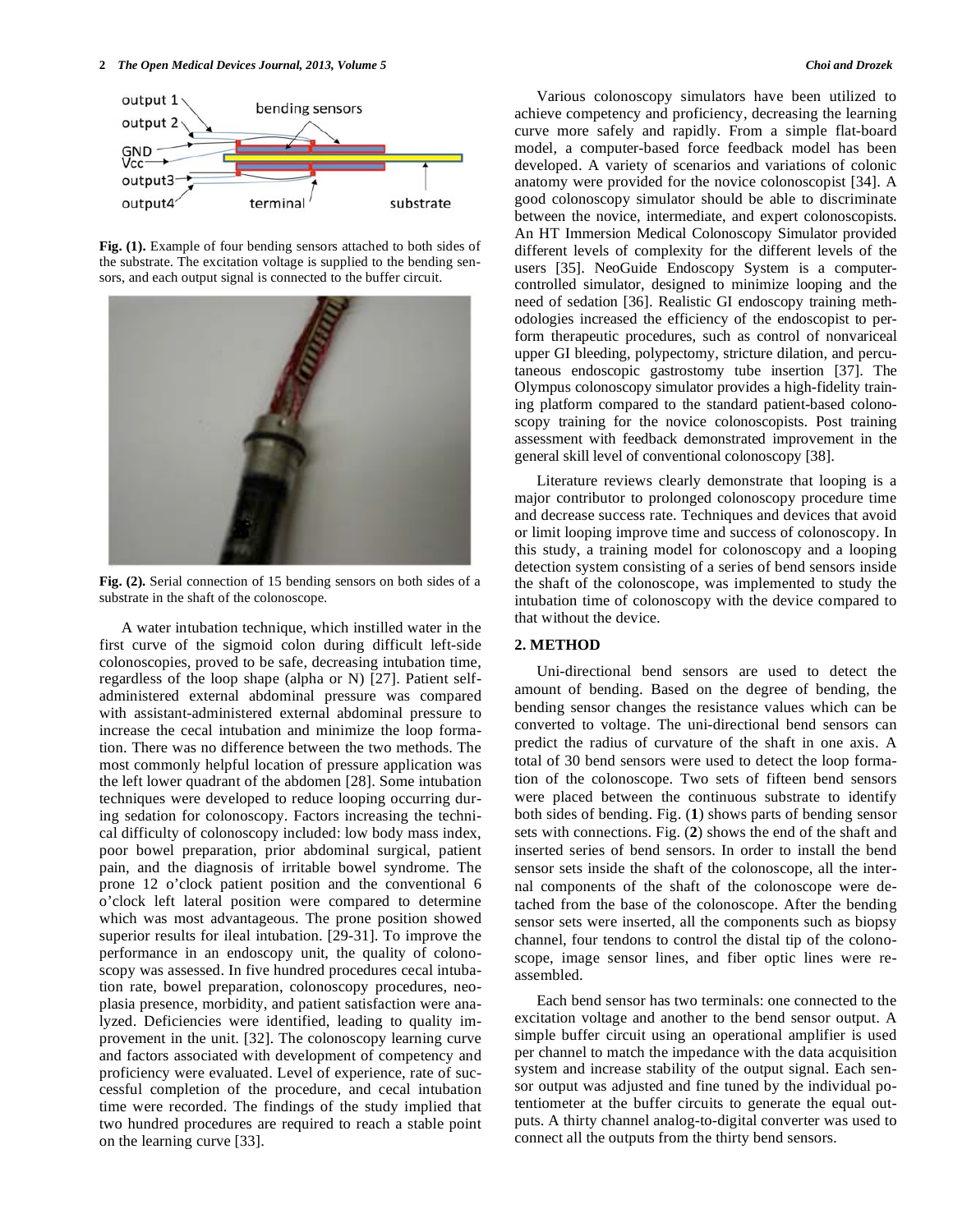

**Fig. (3).** Typical alpha (or reversed alpha) shape loop with parameters. *r* is radius of curvature of the shaft and *d* is three dimensional loop parameter.



**Fig. (4).** The calibration of bend sensor: bending radius of curvature versus bend sensor outputs on two-dimensional plane.

There is enough space inside the shaft of the colonoscope for the bend sensor sets with signal wires. When the shaft of the colonoscope bends, it always bends orthogonal to the width of the sensor, due to the composite structure of the sensors and substrate. Thirty channels of signal lines pass through the base of the colonoscope and exit the same side of the biopsy port for connection with the buffer circuits. Each buffer circuit has a variable resistor. The level of the output signal can be individually adjusted for the consistent output of the bending sensor.

In Fig. (**3**), the thick line depicts the shaft of the colonoscope and variable *r* and *d* stand for the bend radius of the loop and three-dimensional loop parameter. When *d* is closed to zero, the loop is ideally on a two-dimensional plane. Due to the diameter of the shaft (12mm), *d* cannot be zero but the loop can be treated on the two dimensional plane for the large radius of curvature of the shaft. When the variable *d* increases, torsion is applied to the bend sensors attached on the substrate and output values are increased.

Fig. (**4**) shows the calibration results of the single bend sensor without torsion effect (*d*=0). As bending radius increases, the output voltage is decreasing. The possible minimum bending radius starts from one inch, but it rarely happens under normal configuration of a colon. The maximum bending radius will not exceed ten inches due to the limitation of the shaft length.

Fig. (**5**) shows the relation of the output voltage between a two and three-dimensional loop. When the variable *d* in-

![](_page_2_Figure_10.jpeg)

**Fig. (5).** The transition effect of two to three-dimensional loop.

creases, the loop opens with a small change of bending radius, and the output voltage from the bend sensor is augmented. Since the maximum value of the variable *d* will not exceed more than four inches, a three-dimensional loop can be projected and assumed to be a simple two-dimensional loop. An N loop can be detected when the shaft of the colonoscope forms two different (or the same) magnitude of hemi-circles. The variable *d* will be applied to the cases of N or reversed N loop, and the detection logic is the same as an alpha or reversed alpha loop.

The system uses the simple loop detection algorithm which projects a three dimensional loop to a two dimensional plane. The thirty channel sensor outputs are connected to the operational amplifiers for impedance matching and signal stability purposes and they are linked to an analog-to-digital converter. LabVIEW is used to collect and analyze all the data for the loop detection. The bending sensors are grouped (three to eight) and the program monitors continuous bending status of each bending sensor. If the summation of the consecutive bend sensor outputs exceeds the designated threshold values, the software detects the loop. If more than one group of sensors is detected, the smaller bending sensor group will be selected over the other group to detect a smaller loop. The Active Colonoscopy Training Model (ACTM) was used to test the bending detection system. The ACTM can measure the forces exerted from the colonoscope to each part of the colon and is capable of localizing the distal tip of the colonoscope. In this experiment, the configuration of the shaft is recorded for validation of the loop detection system.

# **3. RESULTS**

Fig. (**6**) shows the intubation process in the ACTM. The distal tip is advanced in the sigmoid colon in Fig. (**6a**), ascending colon in Fig. (**6b**), descending colon in Fig. (**6c**), and cecum in Fig. (**6d**). During the intubation process, no significant loop occurred, and the summation of bending sensor groups was under the threshold values. The corresponding values of bending sensors are shown in Fig. (**7**). No continuous high voltages (around 4 volts) among the consecutive sensor sets were found in the graph, and sparse pick voltages were presented.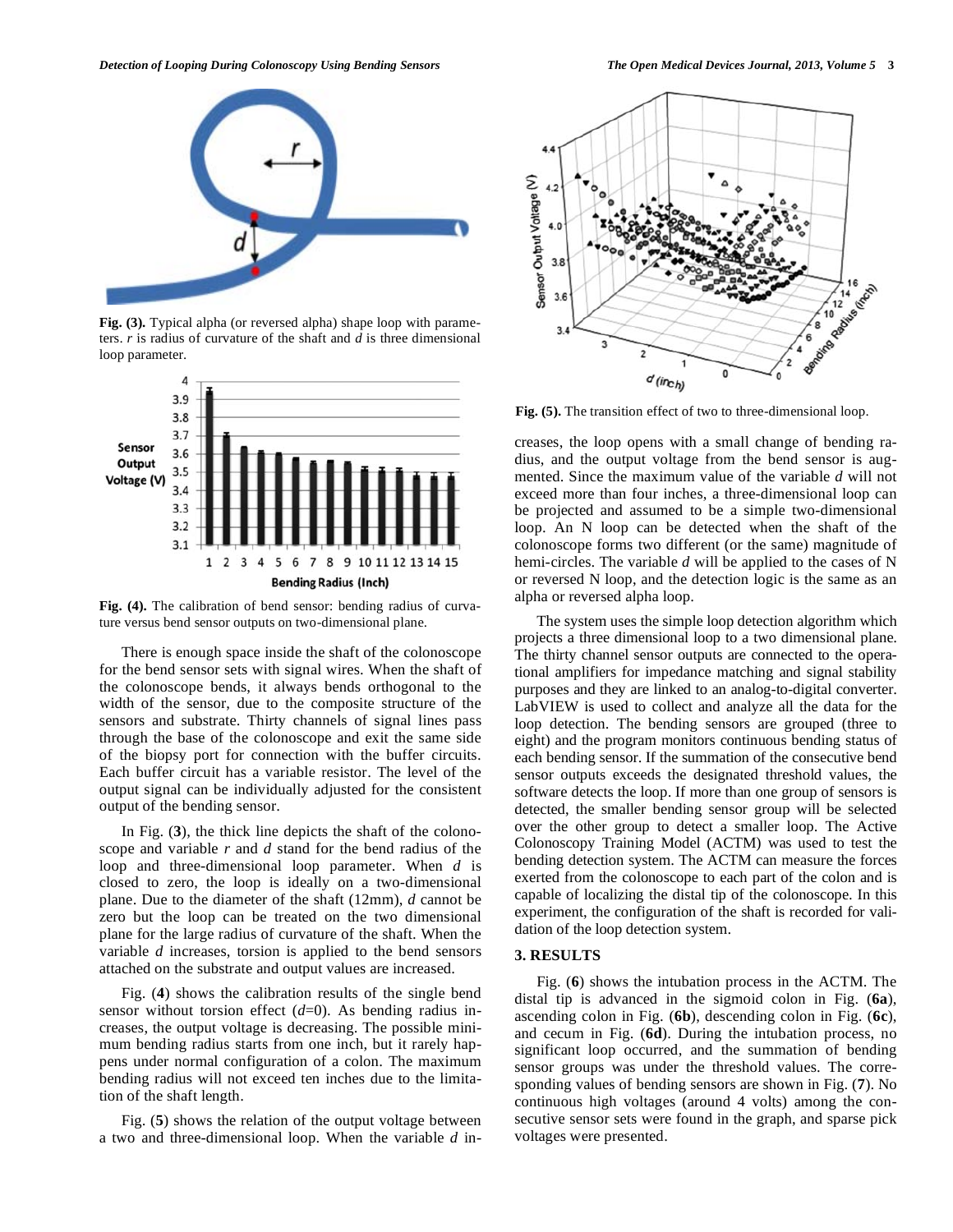![](_page_3_Picture_2.jpeg)

![](_page_3_Figure_3.jpeg)

**Fig. (6).** Intubation process in the Active Colonoscopy Training Model without significant looping. Anus, descending colon, transverse colon, ascending colon are at nine, twelve, three, and six o'clock position.

![](_page_3_Figure_5.jpeg)

**Fig. (7).** Bending sensor values during the intubation process without significant looping.

Before the intubation process, the shaft of the colonoscope was originally bent and laid on an auxiliary table or the patient's bed. When the bending sensors inside the shaft of the colonoscope passed through the anus of the ACTM, they were activated and the output signals were processed for loop detection. In Fig. (**7**), roughly the right side of the x-y plane which presents the bending sensors versus the intubation time remained at zero output voltages, and the fifteenth bending sensor set was activated from the intubation time of 105 seconds.

Fig. (**8**) shows the intubation process with an N-loop. In Fig. (**8a**), the distal tip of the colonoscope is located in the descending colon and the N-loop began to form from the anus to sigmoid colon. Because of the N-loop at the sigmoid colon, the advancement of the distal tip was a bit slow and more pressure was exerted on the rectum and sigmoid colon. Fig. **(8b**) illustrates a continuous N-loop at the sigmoid colon and the distal tip passed Hepatic flexure. At this point, the distal tip cannot be advanced without external help, such as abdomen pressure from an assistant. The advancement trial increased the stress at the rectum and sigmoid colon. Fig. (**9**) demonstrates the corresponding bending sensor values through the intubation process with the N-loop. The group of consecutive high voltages means the bending of the shaft and two high voltage groups show the N loop in the Fig. (**9**). The group of bending sensors were activated and lasted until the shaft of the colonoscope was straightened. Sensor values were not recorded for the retraction process.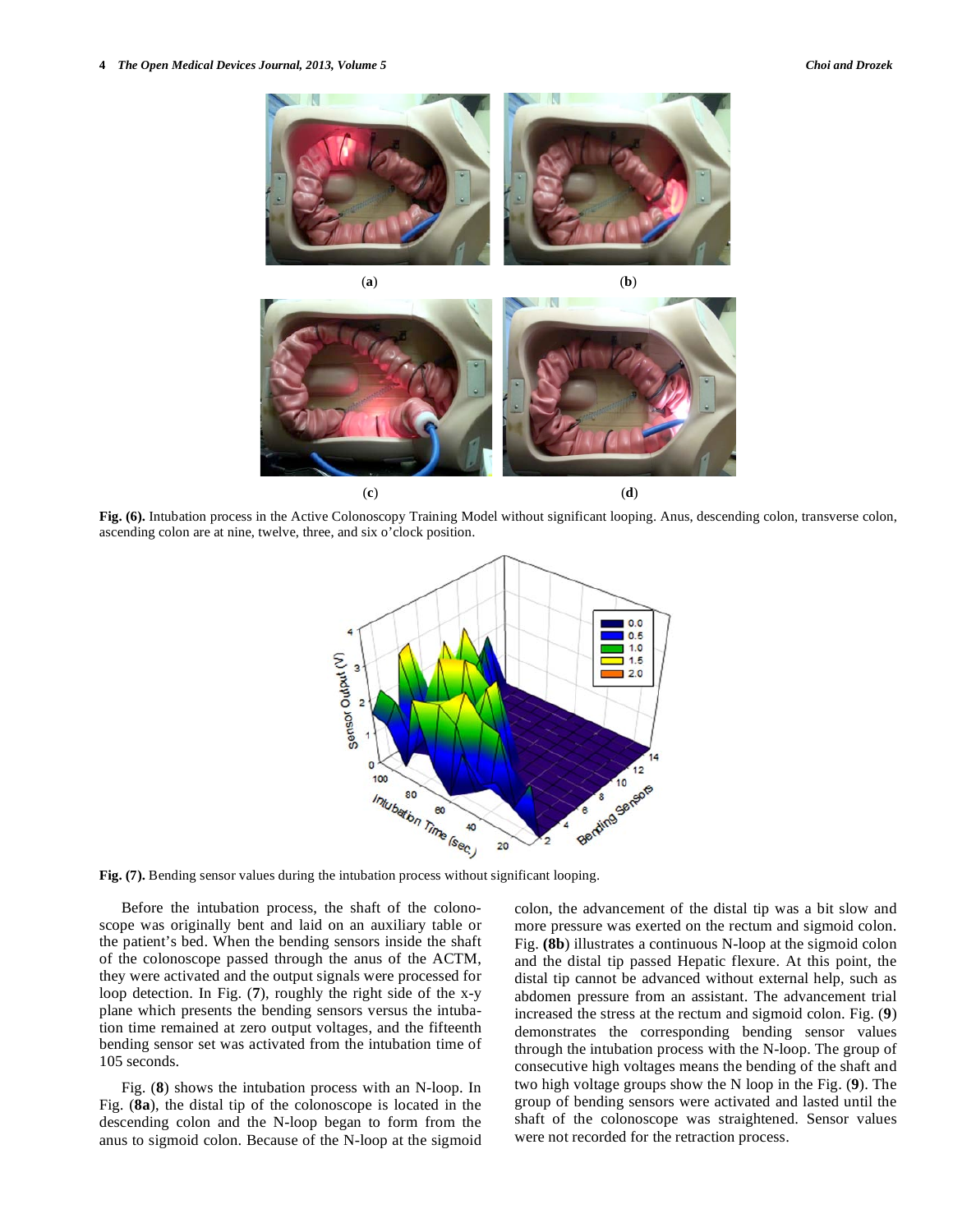![](_page_4_Figure_2.jpeg)

**Fig. (8).** Intubation process in the Active Colonoscopy Training Model with looping: (**a**) N-loop is beginning to occur at the sigmoid colon. The distal tip is located in the descending colon. (**b**) Due to the N-loop, the distal tip cannot advance in the ascending colon. Abdomen pressure is required for the complete intubation.

![](_page_4_Figure_4.jpeg)

**Fig. (9).** Bending sensor values during the intubation process with the looping.

### **4. DISCUSSION**

The results show that an N-loop is detected during the second intubation process when the distal tip passes the descending colon. No loop was found in the first trial. Generally, the shape of looping depends on the configuration of the colon [39]. The sigmoid colon is the first part to form an alpha or Nloop. There was no loop for the short length and straight configuration of the sigmoid colon. The intubation time with looping was extended because the colonoscopist consumed time frequently checking for the presence of looping.

For the relatively large bending radius (above 2 inches), the projection of the three-dimensional spiral bending curve reflects well for a two dimensional bending curve. The Nloop was detected throughout the intubation process compared to the small bending radius of alpha loop. If the bending radius of the shaft becomes less than one inch and the distance between the beginning and end points of the loop have a large distance, the bending sensors inside the shaft of the colonoscope are exerted to both torsion and the bending moment. In spite of the pre-calibration of the bending sensors, excessive torsion will distort the output values of the bending sensors, and the loop detection signals will be activated prior, to reaching the designated threshold values. Sometimes, a significant amount of retraction is necessary to escape looping, especially for the lower part of the colon, regardless of the loop detection [40]. In that case, the colonoscopist needs to maintain the straight configuration of the shaft, especially at the lower colon (rectum and sigmoid colon) to overcome looping at the transverse colon [41].

The display system could show the rough configuration of the shaft on the two-dimensional plane by using the position information. However, too much visual information can distract the colonoscopist causing him to lose focus and potentially miss colorectal disease on the main monitor. Minimal visual and sound warnings will minimize the distraction and maximize the efficiency of the colonoscopy procedure. Colonoscopists with different levels of proficiency before utilizing the system require different levels of experience with the model to work through the learning curve. When evidence of looping is detected, the colonoscopist has to perform various maneuvers, such as retracting, twisting, or advancing the shaft of the colonoscope, to eliminate the looping. A more effective way to shorten the intubation time is to prevent the loop before it happens. In many cases, once the looping forms, it is hard to escape without significant amount of shaft retraction and reinsertion, without guarantee looping will not recur. A key function of the looping detec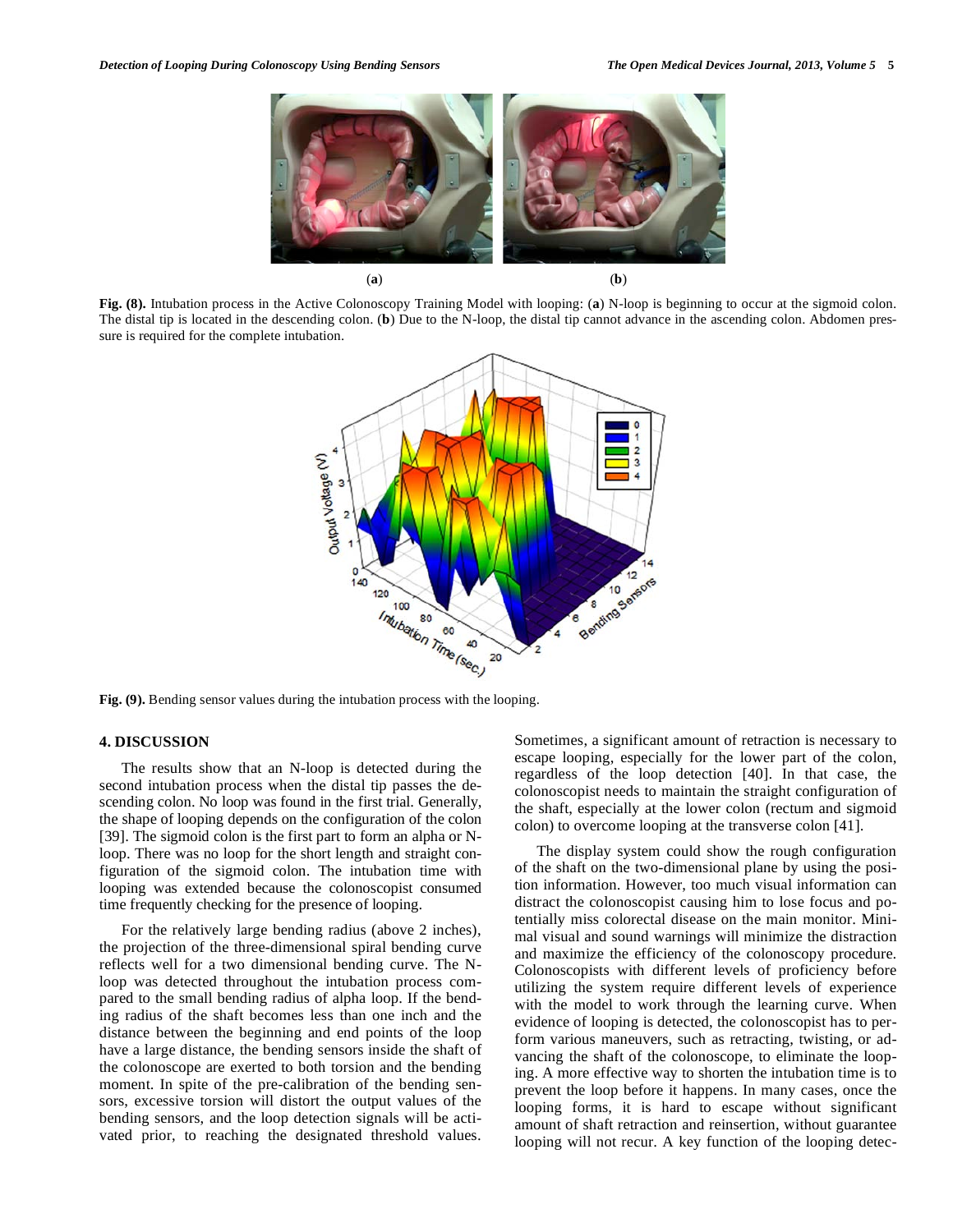tion system is to provide early warning of impending loop formation. More case studies with various configurations of the colon are needed to quantify the post looping scenarios for colonoscopists with different levels of expertise.

# **5. CONCLUSION**

Looping is one of the major contributors to prolonged intubation during colonoscopy. Various loop configurations were detected by using bending sensors in the shaft of the colonoscope, a data acquisition system and software. By using the bending detection system, the colonoscopist need not know the colonoscope configuration to detect and prevent looping. By understanding the factors that contribute to looping and the pre-warning signs, looping can be avoided or minimized during the colonoscopy. The prototype of this looping detection system showed potentials and limitations. Based on the database of the bending sensors, a more precise pre-looping warning algorithm can be developed, which will be very helpful to minimize looping. The looping detection system showed the coverage limitation of two-dimensional sensors. Maintenance of thirty bending sensors can be an issue due to the durability of the sensors. More parametric interpolation and compensation will be needed to overcome the structural simplification of bending sensors.

# **CONFLICT OF INTEREST**

The authors confirm that this article content has no conflicts of interest.

# **ACKNOWLEDGEMENT**

Declared none.

# **REFERENCE**

- [1] Sato K, Fujinuma S, Sakai Y. Original Article Evaluation of the looping formation and pain during insertion into the cecum in colonoscopy. Gastrointest Endosc 2006; 18(3): 181-7.
- [2] Mitchell RM, McCallion K, Gardiner KR, Watson RG, Collins JS. Successful colonoscopy; completion rates and reasons for incompletion. Ulster Med J 2002; 71: 34-7.
- [3] Shah SG, Saunders BP, Brooker JC, Williams CB. Magnetic imaging of colonoscopy: an audit of looping, accuracy and ancillary maneuvers. Gastrointest Endosc 2000; 52: 1-8.
- [4] Eickhoff A, Pickhardt PJ, Hartmann D, Riemann JF. Colon anatomy based on CT colonography and fluoroscopy: impact on looping, straightening and ancillary manoeuvres in colonoscopy. Dig Liver Dis 2010; 42(4): 291-6.
- [5] Park DI, Kim HJ, Park JH, *et al*. Factors affecting abdominal pain during colonoscopy. Eur J Gastroenterol Hepatol 2007; 19(8): 695- 9.
- [6] Kim WH, Cho YJ, Park JY, Min PK, Kang JK, Park IS. Factors affecting insertion time and patient discomfort during colonoscopy. Gastrointest Endosc 2000; 52(5): 600-5.
- [7] Elphick DA, Donnelly MT, Smith KS, Riley SA. Factors associated with abdominal discomfort during colonoscopy: a prospective analysis. Eur J Gastroenterol Hepatol 2009; 21(9): 1076-82.
- [8] Petersen CR, Adamsen S, Gocht-Jensen P, Arnesen RB, Hart-Hansen O. Splenic injury after colonoscopy. Endoscopy 2008; 40: 76-9.
- [9] Sarhan M, Ramcharan A, Ponnapalli S. Splenic injury after elective colonoscopy. JSLS 2009; 13(4): 616-9
- [10] Shankar S, Rowe S. Splenic injury after colonoscopy: case report and review of literature. Ochsner J 2011; 11(3): 276-81.
- [11] Livstone EM, Kerstein MD. Serosal tears following colonoscopy. Arch Surg 1976; 111(1): 88.
- [12] Sjogren RW, Heit HA, Johnson LF, Gremillion DE, Butler ML, Cammerer RC. Serosal laceration: a complication of intra-operative

colonoscopy explained by transmural pressure gradients. Gastrointest Endosc 1978; 24(5): 239-42.

- [13] Tada M, Kizu M, Akasaka Y. A newly improved sliding tube for colonoscopy for keeping the sigmoid colon in a straight condition. Gastroenterol Jpn 1979; 14(1): 11-3.
- [14] Mishkin DS, Schroy PC. Double-baloon endoscopy: extending the arm of the gastroenterologist. Gastroenterology 2006; 131(3): 969- 71.
- [15] Gay G, Delvaux M. Double-balloon colonoscopy after failed conventional colonoscopy: a pilot series with a new instrument. Endoscopy 2007; 39(9): 788-92.
- [16] Berger WL, Saeian K. Sigmoid stiffener for decompression tube placement in colonic pseudo-obstruction. Endoscopy 2000; 32(1): 54-7.
- [17] Raju GS, Pasricha PJ. ShapeLock: a rapid access port for redeployment of a colonoscope into the proximal colon to facilitate multiple polypectomies in a single session. Gastrointest Endosc 2005; 61(6): 768-70.
- [18] Rex DK, Khashab M, Raju GS, Pasricha J, Kozarek R. Insertability and Safety of a Shape-Locking Device for Colonoscopy. Am J Gastroenterol 2005; 100(4): 817-20.
- [19] Swain P. The ShapeLock system adapted to intragastric and transgastric surgery. Endoscopy 2007; 39(5): 466-70.
- [20] Hawari R, Pasricha PJ. Going for the loop: a unique overtube for the difficult colonoscopy. J Clin Gastroenterol 2007; 41(2): 138-40.
- [21] Blachar A, Sosna J. CT colonography (virtual colonoscopy): technique, indications and performance. Digestion 2007; 76(1): 34- 41.
- [22] Dickey W. Does fluoroscopic imaging still have a role in colonoscopy? J Clin Gastroenterol 2004; 38(8): 676-9.
- [23] Renault KM, Brander DC, Kristensen EH, Christensen M, Ovesen H. The value of using fluoroscopy during colonoscopy. A prospective randomized study. Ugeskr Laeger 2003; 165(24): 2473-7.
- [24] Shah SG, Brooker JC, Thapar C, Williams CB, Saunders BP. Patient pain during colonoscopy: an analysis using real-time magnetic endoscope imaging. Endoscopy 2002; 34(6): 435-40.
- [25] Shah SG, Thomas-Gibson S, Lockett M, *et al.* Effect of real-time magnetic endoscope imaging on the teaching and acquisition of colonoscopy skills: results from a single trainee. Endoscopy 2003; 35(5): 421-5.
- [26] Coderre S, Anderson J, Rikers R, Dunckley P, Holbrook K, McLaughlin K. Early use of magnetic endoscopic imaging by novice colonoscopists: improved performance without increase in workload. Can J Gastroenterol 2010; 24(12): 727-32.
- [27] Baumann UA. Water intubation of the sigmoid colon: water instillation speeds up left-sided colonoscopy. Endoscopy 1999; 31(4): 314-7.
- [28] Hsieh YH, Tseng KC, Chou AL. Patient self-administered abdominal pressure to reduce loop formation during minimally sedated colonoscopy. Dig Dis Sci 2010; 55(5): 1429-33.
- [29] Oh SY, Sohn CI, Sung IK, *et al*. Factors affecting the technical difficulty of colonoscopy. Hepatogastroenterology 2007; 54(77): 1403-6.
- [30] De Silva AP, Kumarasena RS, Perera Keragala SD, *et al.* The prone 12 o'clock position reduces ileal intubation time during colonoscopy compared to the left lateral 6 o'clock (standard) position. BMC Gastroenterol 2011; 11: 89.
- [31] Jechart G, Messmann H. Indications and techniques for lower intestinal endoscopy. Best Pract Res Clin Gastroenterol 2008; 22(5): 777-88.
- [32] Denis B, Weiss AM, Peter A, Bottlaender J, Chiappa P. Quality assurance and gastrointestinal endoscopy: an audit of 500 colonoscopic procedures. Gastroenterol Clin Biol 2004; 28(12): 1245-55.
- [33] Chung JI, Kim N, Um MS, et al. Learning curves for colonoscopy: a prospective evaluation of gastroenterology fellows at a single center. Gut Liver 2010; 4: 31-5.
- [34] Williams CB, Saunders BP, Bladen JS. Development of colonoscopy teaching simulation. Endoscopy 2000; 32: 901-905.
- [35] Mahmood T, Darzi A. A study to validate the colonoscopy simulator. Surgical Endosc 2003; 17: 1583-9.
- [36] Eickhoff A, Jakobs R, Kamal A, Mermash S, Riemann JF, van Dam J. *In vitro* evaluation of forces exerted by a new computerassisted colonoscope (the NeoGuide Endoscopy System). Endoscopy 2006; 38: 1224-9.